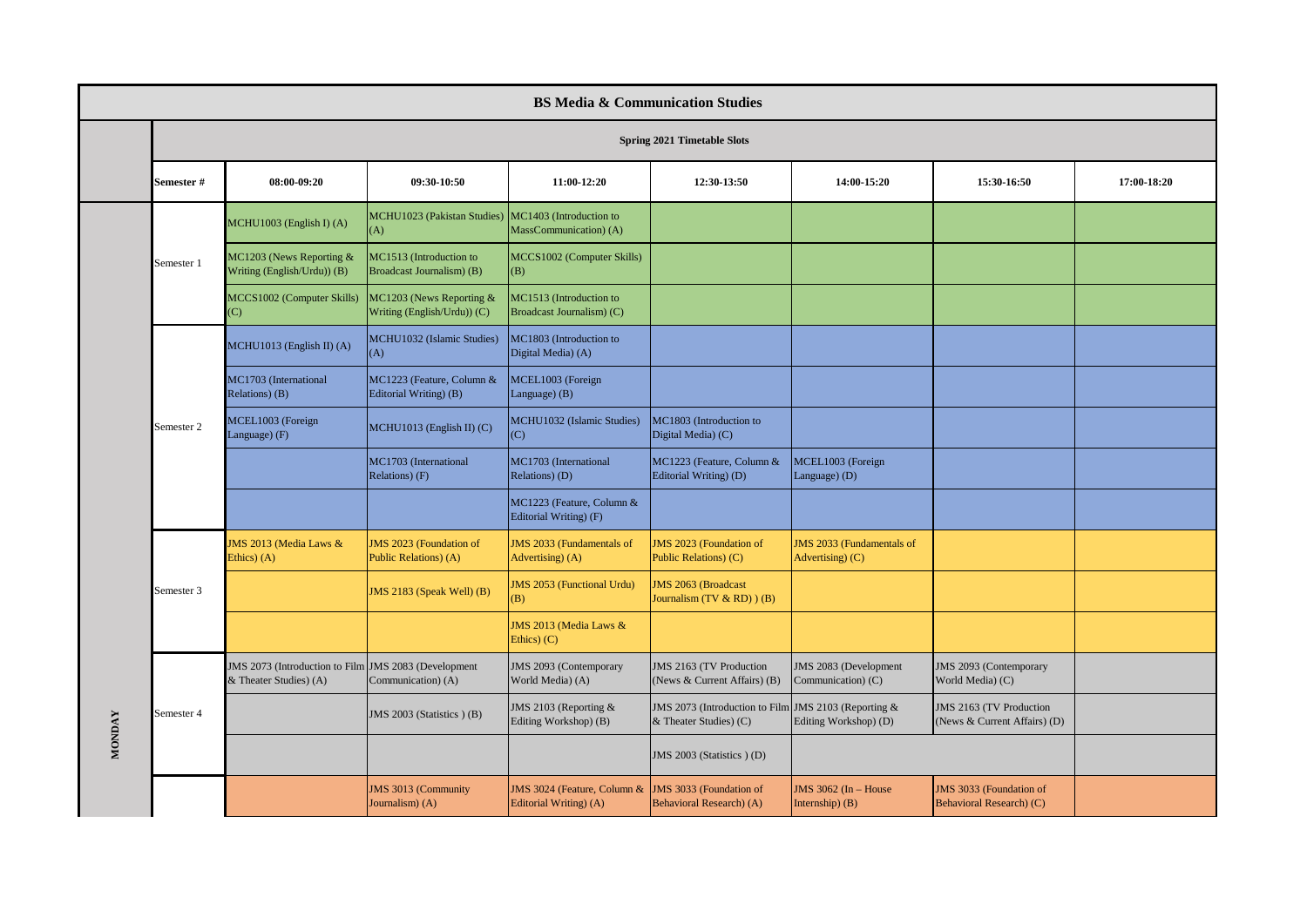|                                                         |                                                            | JMS 3043 (Media Seminar) (B)                           | <b>JMS 3093 (Data Journalism)</b><br>(B)                 | JMS 3024 (Feature, Column &<br>Editorial Writing) (C)     |                                                                                       |                                                                                                                                                                                              |
|---------------------------------------------------------|------------------------------------------------------------|--------------------------------------------------------|----------------------------------------------------------|-----------------------------------------------------------|---------------------------------------------------------------------------------------|----------------------------------------------------------------------------------------------------------------------------------------------------------------------------------------------|
|                                                         |                                                            |                                                        | JMS 3013 (Community<br>Journalism) (C)                   |                                                           |                                                                                       |                                                                                                                                                                                              |
|                                                         |                                                            |                                                        | JMS 3363 (Script Writing for<br>Radio & TV $)$ (B)       | JMS 3453 (Theories, Principle<br>and Practices of PR) (A) | JMS3483 (Visual<br>(NLE)                                                              |                                                                                                                                                                                              |
|                                                         | JMS 3453 (Theories, Principle<br>and Practices of PR) (A1) | IMS3483 (Visual<br>Communication Design) (A1)<br>(NLE) |                                                          |                                                           |                                                                                       |                                                                                                                                                                                              |
|                                                         |                                                            |                                                        | JMS 3263 (Media Production<br>Software ), C) (NLE)       | JMS 3343 (Planning a<br>Documentary for TV) (B)<br>(NLE)  |                                                                                       |                                                                                                                                                                                              |
|                                                         |                                                            |                                                        |                                                          | JMS 3224 (News Writing (RD<br>& TV), C)                   |                                                                                       |                                                                                                                                                                                              |
|                                                         |                                                            |                                                        |                                                          | JMS4463 (Copywriting<br>(Theory & Practice) (B)           | (Theory & Practice) (A)                                                               | JMS4453 (International PR &<br>Advertising) (A)                                                                                                                                              |
|                                                         |                                                            |                                                        |                                                          |                                                           | Advertising) (B)                                                                      | JMS4473 (Advertising &<br>Society) (B)                                                                                                                                                       |
|                                                         |                                                            |                                                        |                                                          |                                                           |                                                                                       | JMS4363 (Post Production), C)<br>(NLE)                                                                                                                                                       |
|                                                         |                                                            | $TV$ ) (D) ( <b>B-412</b> )                            | 412)                                                     | Public Relations) (B) (B-412)                             | JMS4403 (PR and Advertising                                                           | JMS4414 (Internship & Report<br>$(A)$ ( <b>B-412</b> )                                                                                                                                       |
|                                                         |                                                            |                                                        | JMS4123 (Mobile Technology<br>& Journalism Practices (D) | JMS4323 (Live Outdoor<br>Broadcasting), C)                | JMS4434 (Final Project on<br>Advertising) $(B)(B-412)$                                |                                                                                                                                                                                              |
| 08:00-09:20                                             | 09:30-10:50                                                | 11:00-12:20                                            | 12:30-13:50                                              | 14:00-15:20                                               | 15:30-16:50                                                                           | 17:00-18:20                                                                                                                                                                                  |
| MC1203 (News Reporting &<br>Writing (English/Urdu)) (A) | MC1513 (Introduction to<br>Broadcast Journalism) (A)       | MCCS1002 (Computer Skills)<br>(A)                      |                                                          |                                                           |                                                                                       |                                                                                                                                                                                              |
| MCHU1003 (English I) (B)                                | <b>MCHU1023</b> (Pakistan Studies)<br>(B)                  | MC1403 (Introduction to<br>MassCommunication) (B)      |                                                          |                                                           |                                                                                       |                                                                                                                                                                                              |
|                                                         |                                                            |                                                        |                                                          |                                                           |                                                                                       |                                                                                                                                                                                              |
| MC1403 (Introduction to<br>MassCommunication) (C)       | MCHU1003 (English I) (C)                                   | MCHU1023 (Pakistan Studies)<br>(C)                     |                                                          |                                                           |                                                                                       |                                                                                                                                                                                              |
| MC1703 (International<br>Relations) (A)                 | MC1223 (Feature, Column &<br>Editorial Writing) (A)        | MCEL1003 (Foreign<br>Language) (A)                     |                                                          |                                                           |                                                                                       |                                                                                                                                                                                              |
| MCHU1013 (English II) (B)                               | MCHU1032 (Islamic Studies)<br>(B)                          | MC1803 (Introduction to<br>Digital Media) (B)          |                                                          |                                                           |                                                                                       |                                                                                                                                                                                              |
|                                                         |                                                            |                                                        |                                                          |                                                           | JMS4214 (Final Project (RD & JMS4344 (Final Project), C) (B-JMS4424 (Final Project on | Communication Design) (A)<br>JMS 3283 (Film Theater &<br>Society) (B)<br>JMS4463 (Copywriting<br>JMS4453 (International PR &<br>JMS4373 (Directing The<br>Actors), C)<br>in Digital Age) (A) |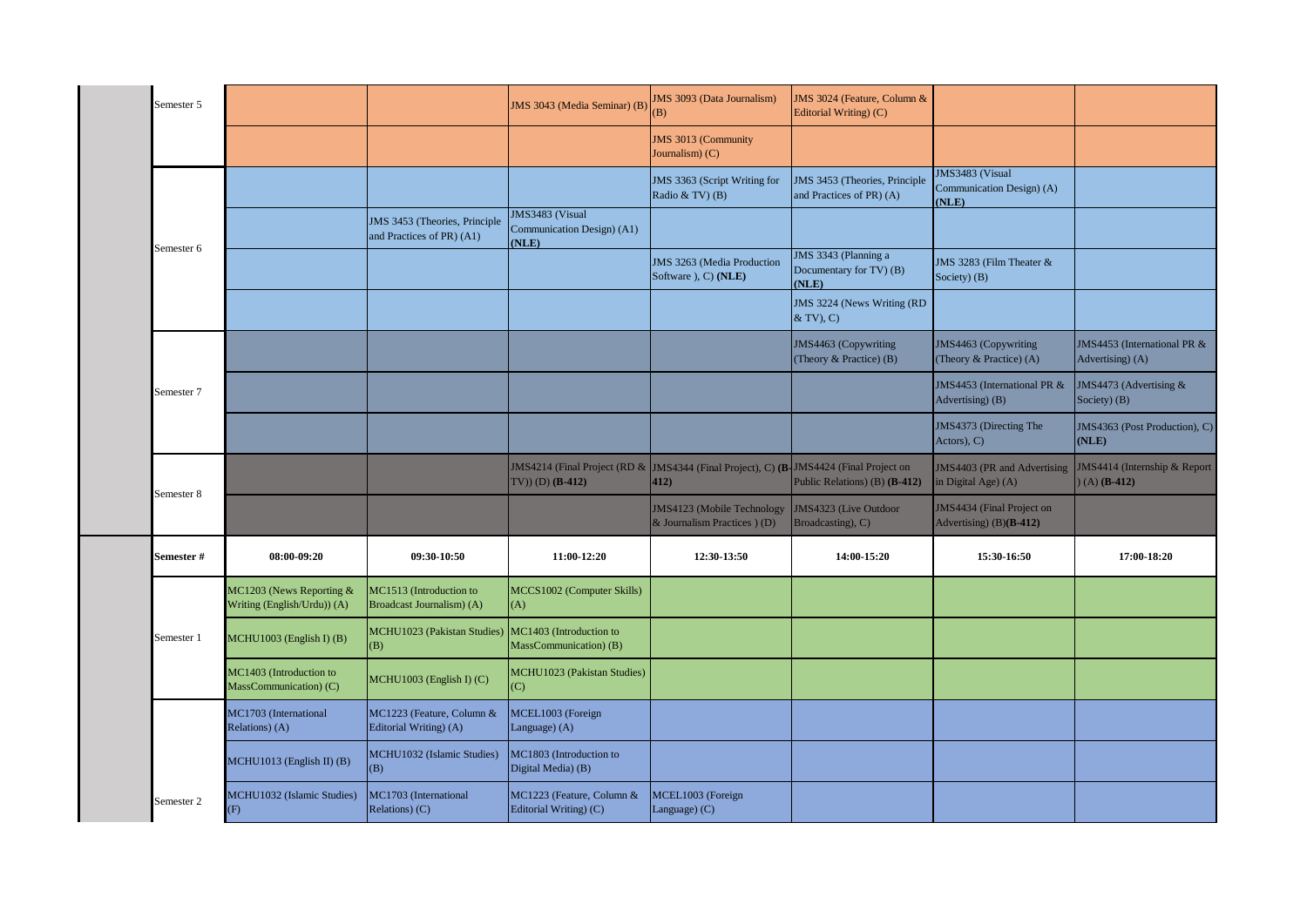|         |            |                                                         | MCEL1003 (Foreign<br>Language) (E)                                             | MC1703 (International<br>Relations) (E)                   | MC1223 (Feature, Column &<br>Editorial Writing) (E)   |                                                           |                                                                          |                                                                                  |
|---------|------------|---------------------------------------------------------|--------------------------------------------------------------------------------|-----------------------------------------------------------|-------------------------------------------------------|-----------------------------------------------------------|--------------------------------------------------------------------------|----------------------------------------------------------------------------------|
|         |            |                                                         | MCHU1013 (English II) (F)                                                      | MC1803 (Introduction to<br>Digital Media) (F)             |                                                       |                                                           |                                                                          |                                                                                  |
|         |            | JMS 2183 (Speak Well) (A)                               | <b>JMS 2053 (Functional Urdu)</b><br>(A)                                       | <b>JMS 2063 (Broadcast</b><br>Journalism (TV $&$ RD)) (A) | JMS 2033 (Fundamentals of<br>Advertising) (B)         | <b>JMS 2063 (Broadcast</b><br>Journalism (TV $&$ RD)) (C) |                                                                          |                                                                                  |
|         | Semester 3 |                                                         | JMS 2013 (Media Laws &<br>Ethics $)$ $(B)$                                     | JMS 2023 (Foundation of<br>Public Relations) (B)          | <b>JMS 2053 (Functional Urdu)</b><br>(C)              |                                                           |                                                                          |                                                                                  |
|         |            |                                                         |                                                                                | JMS 2183 (Speak Well) (C)                                 |                                                       |                                                           |                                                                          |                                                                                  |
|         |            | JMS 2003 (Statistics) (A)                               | JMS 2103 (Reporting &<br>Editing Workshop) (A)                                 | JMS 2163 (TV Production<br>(News & Current Affairs) (A)   | JMS 2093 (Contemporary<br>World Media) (B)            | JMS 2103 (Reporting &<br>Editing Workshop) (C)            | JMS 2163 (TV Production<br>(News & Current Affairs) (C)                  |                                                                                  |
| TUESDAY | Semester 4 | JMS 2163 (TV Production<br>(News & Current Affairs) (E) | JMS 2073 (Introduction to Film JMS 2083 (Development<br>& Theater Studies) (B) | Communication) (B)                                        | JMS 2003 (Statistics ) (C)                            |                                                           |                                                                          |                                                                                  |
|         |            |                                                         | JMS 2003 (Statistics) (E)                                                      | JMS 2103 (Reporting &<br>Editing Workshop) (E)            |                                                       |                                                           |                                                                          |                                                                                  |
|         |            |                                                         | JMS 3043 (Media Seminar) (A)                                                   | <b>JMS 3093 (Data Journalism)</b><br>(A)                  | JMS 3062 (In - House<br>Internship) (A)               | JMS 3033 (Foundation of<br>Behavioral Research) (B)       | $JMS$ 3062 (In - House<br>Internship $(C)$                               |                                                                                  |
|         | Semester 5 |                                                         |                                                                                | JMS 3013 (Community<br>Journalism) (B)                    | JMS 3024 (Feature, Column &<br>Editorial Writing) (B) | JMS 3093 (Data Journalism)<br>$\mathcal{C}$               |                                                                          |                                                                                  |
|         |            |                                                         |                                                                                |                                                           | JMS 3043 (Media Seminar) (C)                          |                                                           |                                                                          |                                                                                  |
|         |            |                                                         |                                                                                |                                                           |                                                       | JMS 3444 (Research in PR &<br>Advertising) (A)            | JMS 3433 (Media Planning,<br>Operations, Monitoring &<br>Evaluation) (A) |                                                                                  |
|         | Semester 6 |                                                         |                                                                                |                                                           |                                                       |                                                           | JMS 3444 (Research in PR &<br>Advertising) (A1)                          | <b>JMS 3433 (Media Planning,</b><br>Operations, Monitoring &<br>Evaluation) (A1) |
|         |            |                                                         |                                                                                |                                                           |                                                       | JMS 3352 (Introduction to<br>Filmosophy) (B)              | JMS 3333 (Film Theater &<br>Society) (B)                                 |                                                                                  |
|         |            |                                                         |                                                                                |                                                           |                                                       | JMS 3213 (Online Journalism),<br>$\mathcal{C}$            | JMS 3243 (Video Production),<br>C) (NLE)                                 |                                                                                  |
|         |            |                                                         |                                                                                |                                                           |                                                       | JMS4473 (Advertising &<br>Society) (A)                    | JMS4483 (Public Relation &<br>Advertising Case Studies ) (A)             | JMS4433 (Production for<br>Advertising $\&$ PR) (A)                              |
|         | Semester 7 |                                                         |                                                                                |                                                           |                                                       | JMS4393 (Introduction to<br>Animation), C) (NLE)          | JMS4433 (Production for<br>Advertising $& PR$ (B)                        | JMS4483 (Public Relation &<br>Advertising Case Studies ) (B)                     |
|         |            |                                                         |                                                                                |                                                           |                                                       |                                                           | JMS4303 (Screen Play Writing JMS4333 (Sound Design), C)<br>, C)          | (NLE)                                                                            |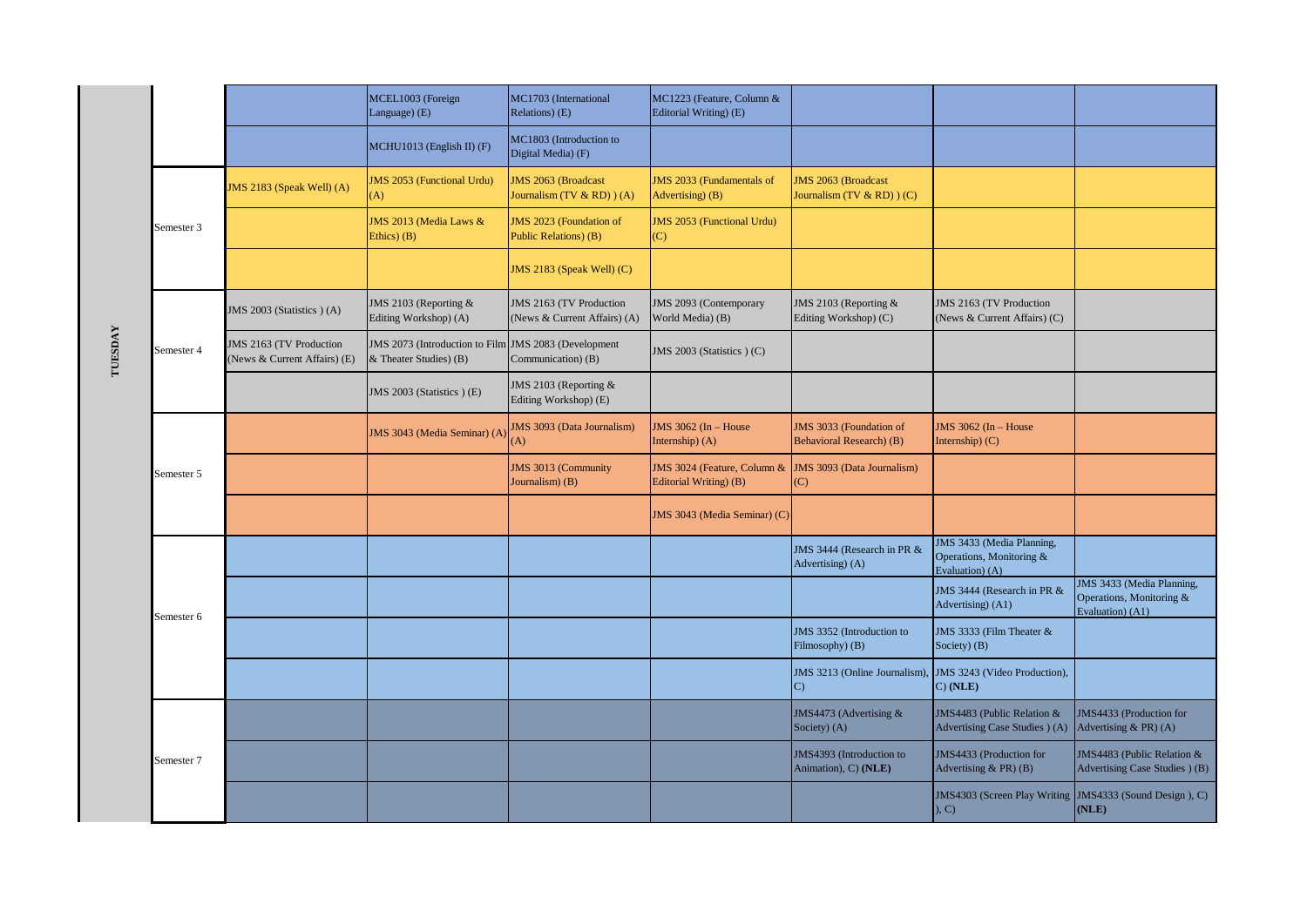|           | Semester 8 | JMS4234 (Final Project (Print<br>Media)) (D) ( <b>B-412</b> )                  | JMS4224 (Internship &<br>Report) (D) $(B-412)$           | JMS4334 (Internship and<br>Report), C) (B-412)        | JMS4183 (Post Production &<br>Special Effects), C) (NLE)    | JMS4424 (Final Project on<br>Public Relations) (A) (B-412) | JMS4434 (Final Project on<br>Advertising) (A) $(B-412)$ | JMS4414 (Internship & Report<br>$(B)$ (B-412) |
|-----------|------------|--------------------------------------------------------------------------------|----------------------------------------------------------|-------------------------------------------------------|-------------------------------------------------------------|------------------------------------------------------------|---------------------------------------------------------|-----------------------------------------------|
|           |            |                                                                                |                                                          |                                                       |                                                             |                                                            | JMS4403 (PR and Advertising<br>in Digital Age) (B)      |                                               |
|           | Semester # | 08:00-09:20                                                                    | 09:30-10:50                                              | 11:00-12:20                                           | 12:30-13:50                                                 | 14:00-15:20                                                | 15:30-16:50                                             | 17:00-18:20                                   |
|           | Semester 1 | MC1203 (News Reporting &<br>Writing (English/Urdu)) (B)                        | MC1513 (Introduction to<br>Broadcast Journalism) (B)     | MCCS1002 (Computer Skills)<br>(B)                     |                                                             |                                                            |                                                         |                                               |
|           |            | MCCS1002 (Computer Skills)<br>(C)                                              | MC1203 (News Reporting &<br>Writing (English/Urdu)) (C)  | MC1513 (Introduction to<br>Broadcast Journalism) (C)  |                                                             |                                                            |                                                         |                                               |
|           |            | $MCHU1013$ (English II) (A)                                                    | MCHU1032 (Islamic Studies)<br>(A)                        | MC1803 (Introduction to<br>Digital Media) (A)         | MC1223 (Feature, Column &<br>Editorial Writing) (D)         | MCEL1003 (Foreign<br>Language) (D)                         |                                                         |                                               |
|           |            | MC1703 (International<br>Relations) (B)                                        | MC1223 (Feature, Column &<br>Editorial Writing) (B)      | MCEL1003 (Foreign<br>Language) (B)                    | MCHU1013 (English II) (E)                                   |                                                            |                                                         |                                               |
|           | Semester 2 | MCEL1003 (Foreign<br>Language) (F)                                             | MC1803 (Introduction to<br>Digital Media) (E)            | MC1703 (International<br>Relations) (D)               |                                                             |                                                            |                                                         |                                               |
|           |            |                                                                                | MC1703 (International<br>Relations) (F)                  | MCHU1032 (Islamic Studies)<br>(E)                     |                                                             |                                                            |                                                         |                                               |
|           |            |                                                                                |                                                          | MC1223 (Feature, Column &<br>Editorial Writing) (F)   |                                                             |                                                            |                                                         |                                               |
|           | Semester 3 | JMS 2013 (Media Laws &<br>Ethics) (A)                                          | JMS 2023 (Foundation of<br>Public Relations) (A)         | JMS 2033 (Fundamentals of<br>Advertising) (A)         | <b>JMS 2063 (Broadcast</b><br>Journalism (TV $&$ RD) $)(B)$ |                                                            |                                                         |                                               |
|           |            |                                                                                | JMS 2183 (Speak Well) (B)                                | IMS 2053 (Functional Urdu)<br>(B)                     |                                                             |                                                            |                                                         |                                               |
|           |            | JMS 2073 (Introduction to Film JMS 2083 (Development<br>& Theater Studies) (A) | Communication) (A)                                       | JMS 2093 (Contemporary<br>World Media) (A)            | JMS 2163 (TV Production<br>(News & Current Affairs) (B)     | JMS 2103 (Reporting &<br>Editing Workshop) (D)             | JMS 2163 (TV Production<br>(News & Current Affairs) (D) |                                               |
| WEDNESDAY | Semester 4 | JMS 2093 (Contemporary<br>World Media) (E)                                     | JMS 2003 (Statistics) (B)                                | JMS 2103 (Reporting &<br>Editing Workshop) (B)        | JMS 2003 (Statistics ) (D)                                  |                                                            |                                                         |                                               |
|           |            |                                                                                | JMS 2073 (Introduction to Film<br>& Theater Studies) (E) | JMS 2083 (Development<br>Communication) (E)           |                                                             |                                                            |                                                         |                                               |
|           | Semester 5 |                                                                                | JMS 3013 (Community<br>Journalism) (A)                   | JMS 3024 (Feature, Column &<br>Editorial Writing) (A) | JMS 3033 (Foundation of<br><b>Behavioral Research</b> ) (A) | JMS 3062 (In - House<br>Internship $)$ $(B)$               |                                                         |                                               |
|           |            |                                                                                |                                                          | JMS 3043 (Media Seminar) (B                           | IMS 3093 (Data Journalism)<br>(B)                           |                                                            |                                                         |                                               |
|           |            |                                                                                |                                                          |                                                       |                                                             | JMS 3453 (Theories, Principle<br>and Practices of PR) (A)  | JMS3483 (Visual<br>Communication Design) (A)<br>(MLE)   |                                               |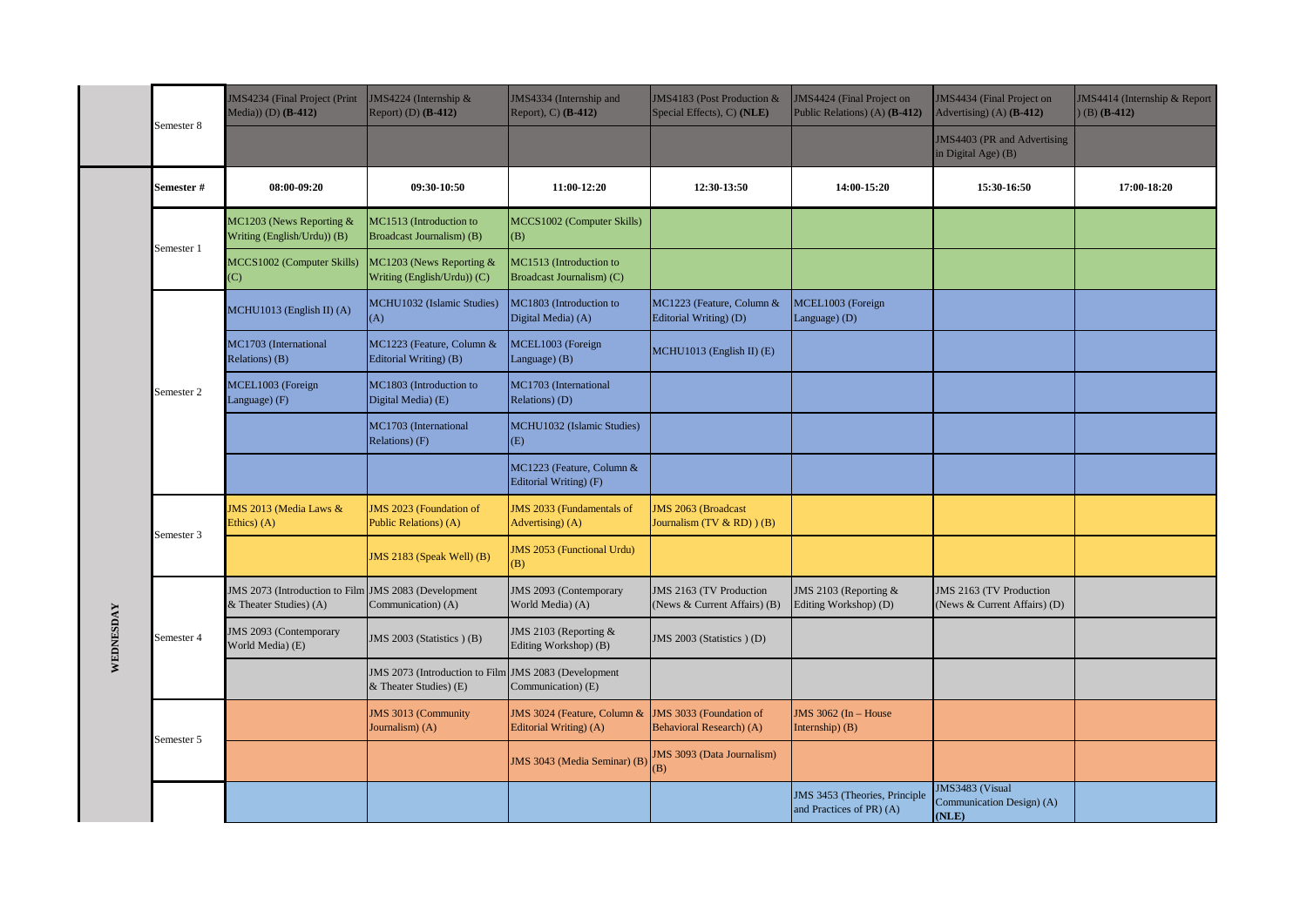|          | Semester 6           |                                                         |                                                      | JMS 3453 (Theories, Principle<br>and Practices of PR) (A1)  | JMS3483 (Visual<br>Communication Design) (A1)<br>(NLE)          |                                                             |                                                         |                                                         |
|----------|----------------------|---------------------------------------------------------|------------------------------------------------------|-------------------------------------------------------------|-----------------------------------------------------------------|-------------------------------------------------------------|---------------------------------------------------------|---------------------------------------------------------|
|          |                      |                                                         |                                                      |                                                             |                                                                 | JMS 3263 (Media Production<br>Software ), C) (NLE)          | JMS 3224 (News Writing (RD<br>$& TV$ , C)               |                                                         |
|          |                      |                                                         |                                                      |                                                             |                                                                 | JMS 4463 (Copywriting<br>(Theory & Practice) (B)            | JMS 4463 (Copywriting<br>(Theory & Practice) (A)        | JMS 4453 (International PR &<br>Advertising) (A)        |
|          | Semester 7           |                                                         |                                                      |                                                             |                                                                 |                                                             | JMS 4453 (International PR &  <br>Advertising) (B)      | JMS 4473 (Advertising &<br>Society) (B)                 |
|          |                      |                                                         |                                                      |                                                             |                                                                 |                                                             | JMS 4363 (Post Production),<br>$C)$ (NLE)               | JMS 4373 (Directing The<br>$Actors)$ , $C)$             |
|          | Semester 8           |                                                         | JMS 4344 (Final Project), C)<br>$(B-412)$            | JMS 4183 (Post Production &<br>Special Effects), C) (B-412) | <b>JMS 4214 (Final Project (RD</b><br>$&$ TV)) (D) (B-412)      | JMS 4424 (Final Project on<br>Public Relations) (B) (B-412) | JMS 4403 (PR and Advertising<br>in Digital Age) (A)     | JMS 4414 (Internship & Report<br>$(A)$ ( <b>B-412</b> ) |
|          |                      |                                                         |                                                      |                                                             |                                                                 | JMS4123 (Mobile Technology<br>& Journalism Practices $(D)$  | IMS 4434 (Final Project on<br>Advertising) (B) (B-412)  |                                                         |
|          | Semester #           | 08:00-09:20                                             | 09:30-10:50                                          | 11:00-12:20                                                 | 12:30-13:50                                                     | 14:00-15:20                                                 | 15:30-16:50                                             | 17:00-18:20                                             |
|          | Semester 1           | MC1203 (News Reporting &<br>Writing (English/Urdu)) (A) | MC1513 (Introduction to<br>Broadcast Journalism) (A) | MCCS1002 (Computer Skills)<br>(A)                           |                                                                 |                                                             |                                                         |                                                         |
|          |                      | MC1403 (Introduction to<br>MassCommunication) (C)       | MCHU1023 (Pakistan Studies)<br>(C)                   | $MCHU1003$ (English I) (C)                                  |                                                                 |                                                             |                                                         |                                                         |
|          |                      | MC1703 (International<br>Relations) (A)                 | MC1223 (Feature, Column &<br>Editorial Writing) (A)  | MCEL1003 (Foreign<br>Language) (A)                          |                                                                 |                                                             |                                                         |                                                         |
|          |                      | MCHU1032 (Islamic Studies)<br>(F)                       | MC1703 (International<br>Relations) (C)              | MC1223 (Feature, Column &<br>Editorial Writing) (C)         | MCEL1003 (Foreign<br>Language) (C)                              |                                                             |                                                         |                                                         |
|          | Semester 2           |                                                         | MCEL1003 (Foreign<br>Language) (E)                   | MCHU1013 (English II) (D)                                   | MCHU1032 (Islamic Studies)<br>(D)                               | MC1803 (Introduction to<br>Digital Media) (D)               |                                                         |                                                         |
|          |                      |                                                         | MCHU1013 (English II) (F)                            | <b>MC1703</b> (International<br>Relations) (E)              | MC1223 (Feature, Column &<br>Editorial Writing) (E)             |                                                             |                                                         |                                                         |
|          |                      |                                                         |                                                      | MC1803 (Introduction to<br>Digital Media) (F)               |                                                                 |                                                             |                                                         |                                                         |
|          | Semester 3           | JMS 2183 (Speak Well) (A)                               | <b>JMS 2053 (Functional Urdu)</b><br>(A)             | IMS 2063 (Broadcast<br>Fournalism $(TV & RD)$ $(A)$         |                                                                 |                                                             |                                                         |                                                         |
|          |                      |                                                         |                                                      | JMS 2183 (Speak Well) (C)                                   | <b>IMS 2053 (Functional Urdu)</b><br>$\left( \mathrm{C}\right)$ | <b>JMS 2063 (Broadcast</b><br>Journalism (TV & RD) ) (C)    |                                                         |                                                         |
| THURSDAY | $S$ emester $\Delta$ | JMS 2003 (Statistics ) (A)                              | JMS 2103 (Reporting &<br>Editing Workshop) (A)       | JMS 2163 (TV Production<br>(News & Current Affairs) (A)     | JMS 2003 (Statistics ) (C)                                      | JMS 2103 (Reporting &<br>Editing Workshop) (C)              | JMS 2163 (TV Production<br>(News & Current Affairs) (C) |                                                         |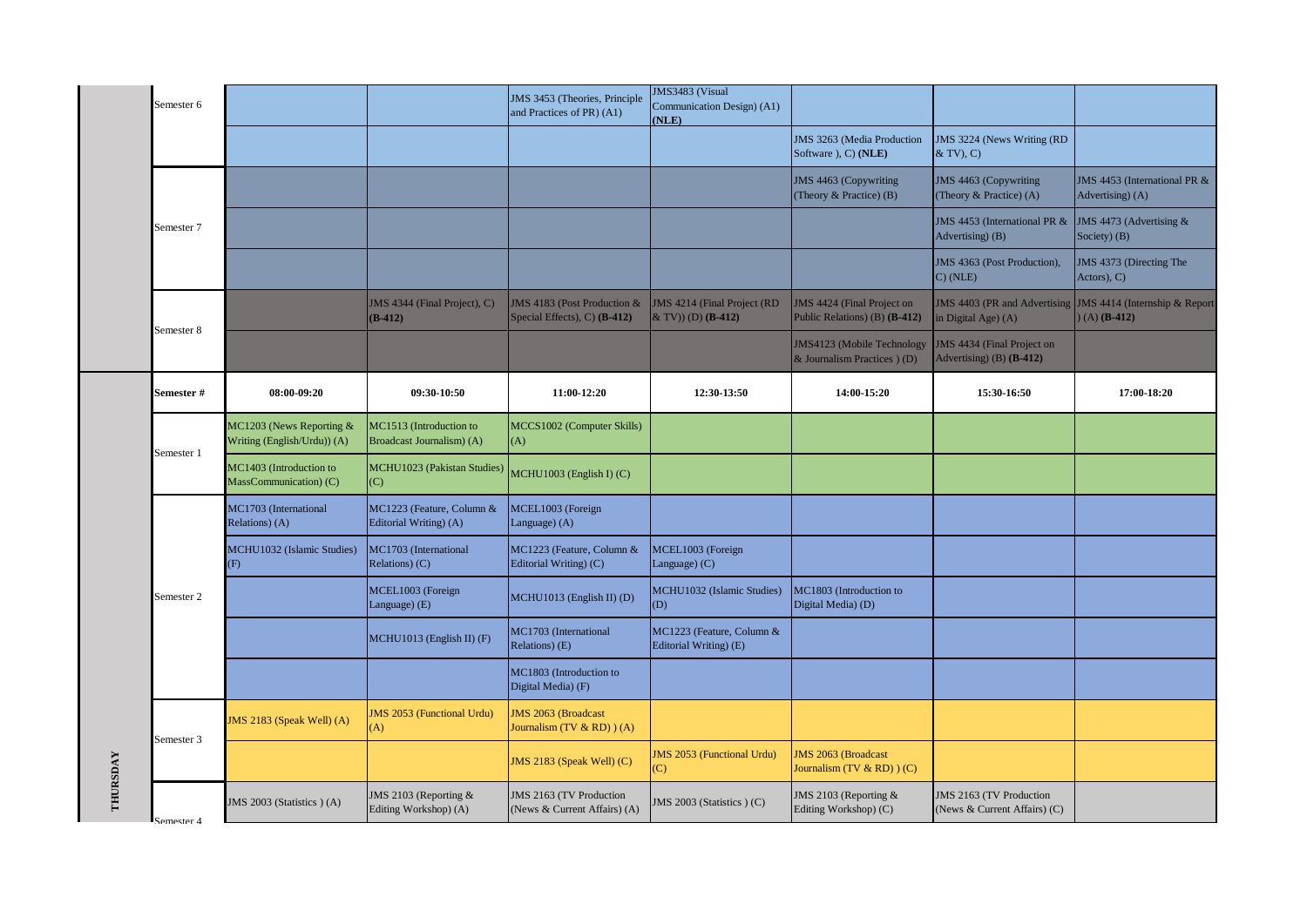| n          | JMS 2163 (TV Production<br>(News & Current Affairs) (E) | JMS 2003 (Statistics) (E)                         | JMS 2103 (Reporting &<br>Editing Workshop) (E)    | JMS 2073 (Introduction to Film JMS 2083 (Development<br>& Theater Studies) (D) | Communication) (D)                                   | JMS 2093 (Contemporary<br>World Media) (D)                                      |                                                                           |
|------------|---------------------------------------------------------|---------------------------------------------------|---------------------------------------------------|--------------------------------------------------------------------------------|------------------------------------------------------|---------------------------------------------------------------------------------|---------------------------------------------------------------------------|
| Semester 5 |                                                         | JMS 3043 (Media Seminar) (A                       | <b>JMS 3093 (Data Journalism)</b><br>(A)          | JMS 3062 (In - House<br>Internship $(A)$                                       | <b>JMS 3093 (Data Journalism)</b><br>(C)             | JMS 3062 (In - House<br>Internship $(C)$                                        |                                                                           |
|            |                                                         |                                                   |                                                   | JMS 3043 (Media Seminar) (C)                                                   |                                                      |                                                                                 |                                                                           |
|            |                                                         |                                                   |                                                   |                                                                                | JMS 3444 (Research in PR &<br>Advertising) (A)       | <b>JMS 3433 (Media Planning,</b><br>Operations, Monitoring &<br>Evaluation) (A) |                                                                           |
| Semester 6 |                                                         |                                                   |                                                   |                                                                                |                                                      | JMS 3444 (Research in PR &<br>Advertising) (A1)                                 | JMS 3433 (Media Planning,<br>Operations, Monitoring &<br>Evaluation) (A1) |
|            |                                                         |                                                   |                                                   |                                                                                | JMS 3352 (Introduction to<br>Filmosophy) (B)         | JMS 3333 (Film Theater &<br>Society) (B)                                        |                                                                           |
| Semester 7 |                                                         |                                                   |                                                   |                                                                                |                                                      | JMS 4433 (Production for<br>Advertising & PR) (B)                               | JMS 4483 (Public Relation &<br>Advertising Case Studies (B)               |
| Semester 8 |                                                         |                                                   |                                                   |                                                                                |                                                      | JMS 4403 (PR and Advertising<br>in Digital Age $( B )$                          | JMS 4414 (Internship & Report<br>$(B)$ (B-412)                            |
|            |                                                         |                                                   |                                                   |                                                                                |                                                      | JMS 4334 (Internship and<br>Report), C) (B-412)                                 | JMS 4323 (Live Outdoor<br>Broadcasting), C)                               |
|            |                                                         |                                                   |                                                   |                                                                                |                                                      |                                                                                 |                                                                           |
| Semester # | 08:00-09:20                                             | 09:30-10:50                                       | 11:00-12:20                                       | 12:30-13:50                                                                    | 14:00-15:20                                          | 15:30-16:50                                                                     | 17:00-18:20                                                               |
|            | MCHU1003 (English I) (A)                                | <b>MCHU1023</b> (Pakistan Studies)<br>(A)         | MC1403 (Introduction to<br>MassCommunication) (A) | <b>Juma Break</b>                                                              |                                                      |                                                                                 |                                                                           |
| Semester 1 | MCHU1023 (Pakistan Studies)<br>(B)                      | MC1403 (Introduction to<br>MassCommunication) (B) | MCHU1003 (English I) (B)                          | <b>Juma Break</b>                                                              |                                                      |                                                                                 |                                                                           |
|            | MCHU1013 (English II) (B)                               | MCHU1032 (Islamic Studies)<br>(B)                 | MC1803 (Introduction to<br>Digital Media) (B)     | <b>Juma Break</b>                                                              | MC1803 (Introduction to<br>Digital Media) (C)        | MC1803 (Introduction to<br>Digital Media) (D)                                   |                                                                           |
|            |                                                         | MCHU1013 (English II) (C)                         | MCHU1032 (Islamic Studies)<br>(C)                 | <b>Juma Break</b>                                                              | MCHU1032 (Islamic Studies)<br>(D)                    |                                                                                 |                                                                           |
| Semester 2 |                                                         | MC1803 (Introduction to<br>Digital Media) (E)     | MCHU1013 (English II) (D)                         | <b>Juma Break</b>                                                              | MCHU1013 (English II) (E)                            |                                                                                 |                                                                           |
|            |                                                         |                                                   | MCHU1032 (Islamic Studies)<br>(E)                 | <b>Juma Break</b>                                                              |                                                      |                                                                                 |                                                                           |
| Semester 3 |                                                         | JMS 2013 (Media Laws &<br>Ethics $)$ $(B)$        | JMS 2023 (Foundation of<br>Public Relations) (B)  | <b>Juma Break</b>                                                              | <b>JMS 2033 (Fundamentals of</b><br>Advertising) (B) |                                                                                 |                                                                           |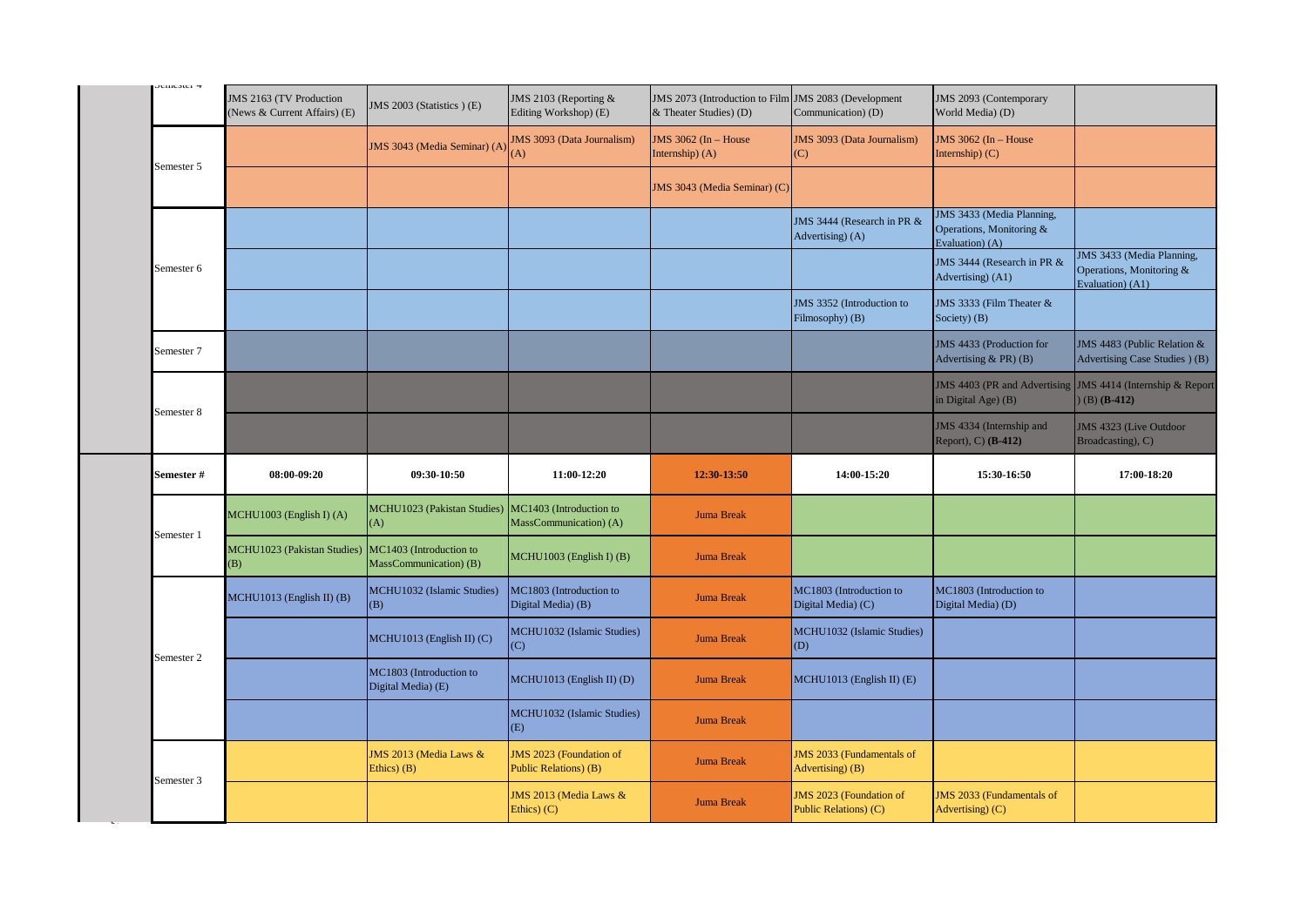| FRIDAY |            |                                            | JMS 2093 (Contemporary<br>World Media) (B)                                        | JMS 2073 (Introduction to Film<br>& Theater Studies) (B) | <b>Juma Break</b> | JMS 2083 (Development<br>Communication) (B)                 | JMS 2083 (Development<br>Communication) (C)                                                                   | JMS 2093 (Contemporary<br>World Media) (C)          |
|--------|------------|--------------------------------------------|-----------------------------------------------------------------------------------|----------------------------------------------------------|-------------------|-------------------------------------------------------------|---------------------------------------------------------------------------------------------------------------|-----------------------------------------------------|
|        | Semester 4 | JMS 2093 (Contemporary<br>World Media) (E) | JMS 2073 (Introduction to Film JMS 2083 (Development)<br>& Theater Studies) $(E)$ | Communication) (E)                                       | <b>Juma Break</b> | $&$ Theater Studies) (C)                                    | JMS 2073 (Introduction to Film JMS 2073 (Introduction to Film JMS 2083 (Development<br>& Theater Studies) (D) | Communication) (D)                                  |
|        |            |                                            |                                                                                   |                                                          | <b>Juma Break</b> | JMS 2093 (Contemporary<br>World Media) (D)                  |                                                                                                               |                                                     |
|        | Semester 5 |                                            |                                                                                   | JMS 3013 (Community<br>Journalism) (B)                   | <b>Juma Break</b> | JMS 3024 (Feature, Column &<br>Editorial Writing) (B)       | JMS 3033 (Foundation of<br>Behavioral Research) (B)                                                           | JMS 3033 (Foundation of<br>Behavioral Research) (C) |
|        |            |                                            |                                                                                   |                                                          | <b>Juma Break</b> | JMS 3013 (Community<br>Journalism $(C)$                     | JMS 3024 (Feature, Column &<br>Editorial Writing) (C)                                                         |                                                     |
|        | Semester 6 |                                            |                                                                                   |                                                          | <b>Juma Break</b> | JMS 3363 (Script Writing for<br>Radio & TV $($ B $)$        | JMS 3343 (Planning a<br>Documentary for TV) (B)<br>(NLE)                                                      | JMS 3283 (Film Theater &<br>Society) (B)            |
|        |            |                                            |                                                                                   |                                                          | <b>Juma Break</b> |                                                             | JMS 3213 (Online Journalism),<br>$\mathcal{C}$                                                                | JMS 3243 (Video Production),<br>C) (NLE)            |
|        | Semester 7 |                                            |                                                                                   |                                                          | <b>Juma Break</b> | JMS 4473 (Advertising &<br>Society) (A)                     | JMS 4483 (Public Relation $&$<br>Advertising Case Studies ) (A)                                               | JMS 4433 (Production for<br>Advertising $& PR$ (A)  |
|        |            |                                            |                                                                                   | JMS 4333 (Sound Design), C)<br>(NLE)                     | <b>Juma Break</b> | JMS 4393 (Introduction to<br>Animation), C) (NLE)           | <b>JMS 4303 (Screen Play Writing</b><br>, C)                                                                  |                                                     |
|        | Semester 8 |                                            | JMS 4224 (Internship $&$<br>Report) (D) $(B-412)$                                 | JMS 4234 (Final Project (Print<br>$Media)$ (D) $(B-412)$ | <b>Juma Break</b> | JMS 4424 (Final Project on<br>Public Relations) (A) (B-412) | JMS 4434 (Final Project on<br>Advertising) (A) $(B-412)$                                                      |                                                     |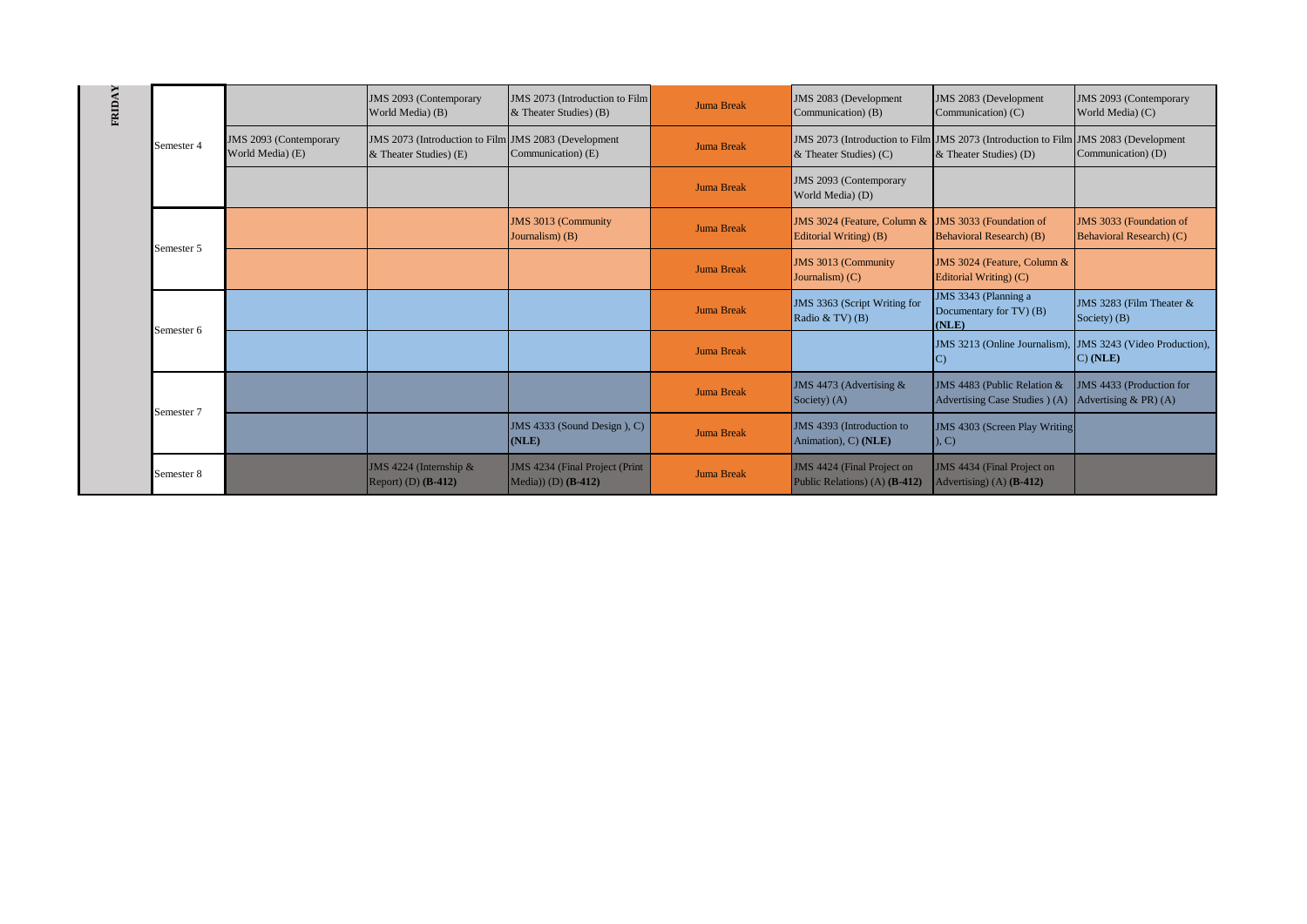|               | <b>MSc Journalism &amp; Communication Studies</b> |             |             |                                                                             |                                                            |                                                              |                                               |             |  |  |
|---------------|---------------------------------------------------|-------------|-------------|-----------------------------------------------------------------------------|------------------------------------------------------------|--------------------------------------------------------------|-----------------------------------------------|-------------|--|--|
|               | Spring 2021 Timetable Slots                       |             |             |                                                                             |                                                            |                                                              |                                               |             |  |  |
|               | Semester#                                         | 08:00-09:20 | 09:30-10:50 | 11:00-12:20                                                                 | 12:30-13:50                                                | 14:00-15:20                                                  | 15:30-16:50                                   | 17:00-18:20 |  |  |
| <b>MONDAY</b> | Semester 3                                        |             |             | JMS6413 (Foundation of<br><b>Advertising &amp; Public</b><br>Relations) (A) | JMS6423 (Foundation of<br>Behavioral Research) (A)         | <b>JMS6433 (Mass)</b><br><b>Communication Theories</b> ) (A) |                                               |             |  |  |
|               | Semester 4                                        |             |             |                                                                             | JMS6403 (Advance Reporting) JMS6473 (Issues in Mass<br>(A) | Communication) (A)                                           |                                               |             |  |  |
|               | Semester #                                        | 08:00-09:20 | 09:30-10:50 | 11:00-12:20                                                                 | 12:30-13:50                                                | 14:00-15:20                                                  | 15:30-16:50                                   | 17:00-18:20 |  |  |
| TUESDAY       | Semester 3                                        |             |             |                                                                             | JMS6443 (Feature, Column<br>and Editorial writing) (A)     | JMS6453 (Contemporary<br>World Media ) (A)                   |                                               |             |  |  |
|               | Semester 4                                        |             |             |                                                                             | JMS6483 (International<br>Communication) (A)               | JMS6493 (Internship) (A)                                     | JMS6404 (Research Report/<br>Project) (A)     |             |  |  |
| WEDNESDAY     | Semester#                                         | 08:00-09:20 | 09:30-10:50 | 11:00-12:20                                                                 | 12:30-13:50                                                | 14:00-15:20                                                  | 15:30-16:50                                   | 17:00-18:20 |  |  |
|               | Semester 3                                        |             |             | JMS6413 (Foundation of<br><b>Advertising &amp; Public</b><br>Relations) (A) | JMS6423 (Foundation of<br>Behavioral Research) (A)         | <b>JMS6433 (Mass)</b><br>Communication Theories) (A)         |                                               |             |  |  |
|               | Semester#                                         | 08:00-09:20 | 09:30-10:50 | 11:00-12:20                                                                 | 12:30-13:50                                                | 14:00-15:20                                                  | 15:30-16:50                                   | 17:00-18:20 |  |  |
| THURSDAY      |                                                   |             |             |                                                                             | JMS6443 (Feature, Column<br>and Editorial writing) (A)     | JMS6453 (Contemporary<br>World Media ) (A)                   |                                               |             |  |  |
|               | Semester 4                                        |             |             |                                                                             | JMS6483 (International<br>Communication) (A)               | JMS6493 (Internship) (A)                                     | JMS6404 (Research Report/<br>Project) (A)     |             |  |  |
| <b>FRIDAY</b> | Semester #                                        | 08:00-09:20 | 09:30-10:50 | 11:00-12:20                                                                 | 12:30-13:50                                                | 14:00-15:20                                                  | 15:30-16:50                                   | 17:00-18:20 |  |  |
|               | Semester 4                                        |             |             |                                                                             | <b>Juma Break</b>                                          | JMS6403 (Advance Reporting)<br>(A)                           | JMS6473 (Issues in Mass<br>Communication) (A) |             |  |  |